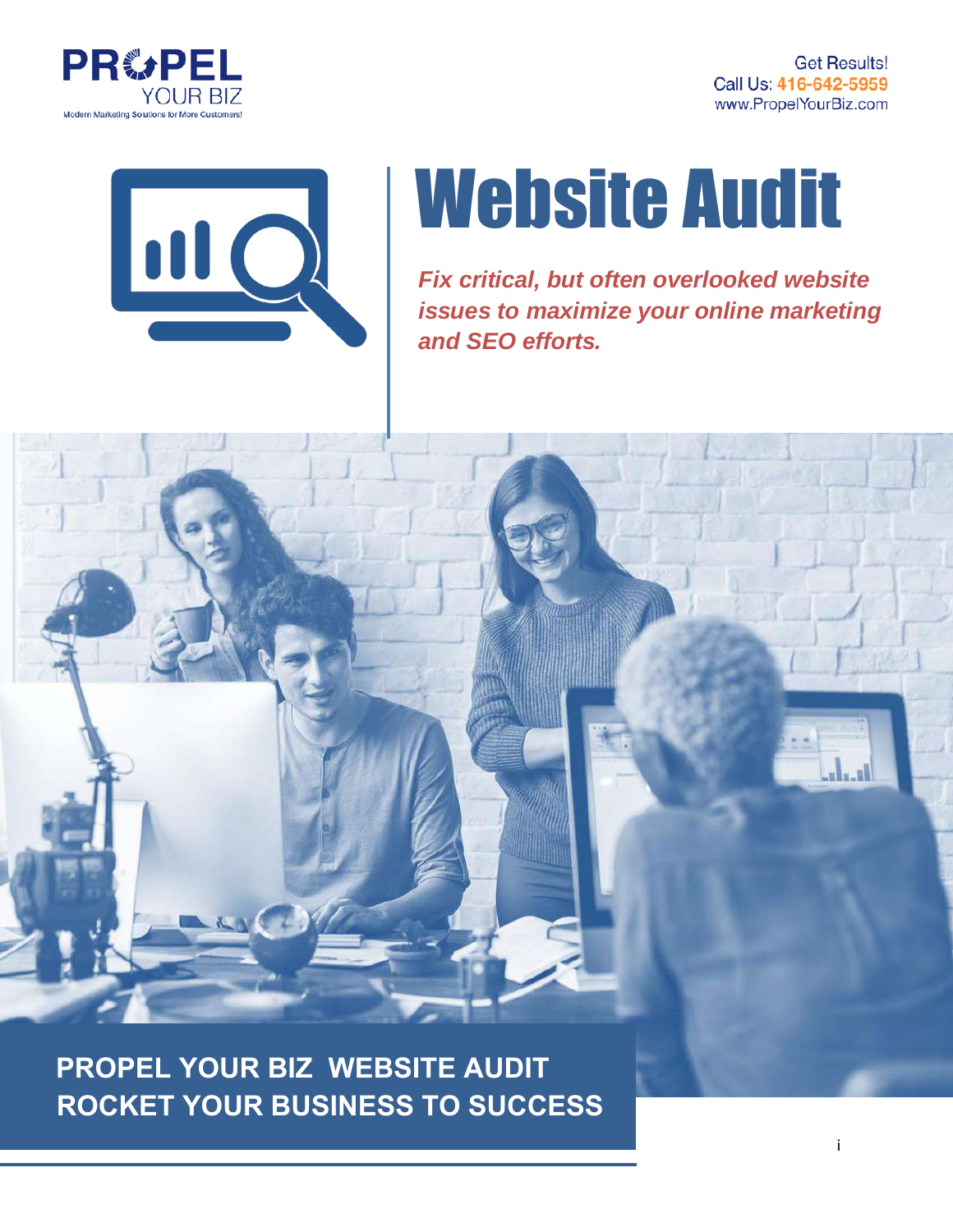

**Ensure your website is<br>technically robust for SEO!** 

# **Table of Contents**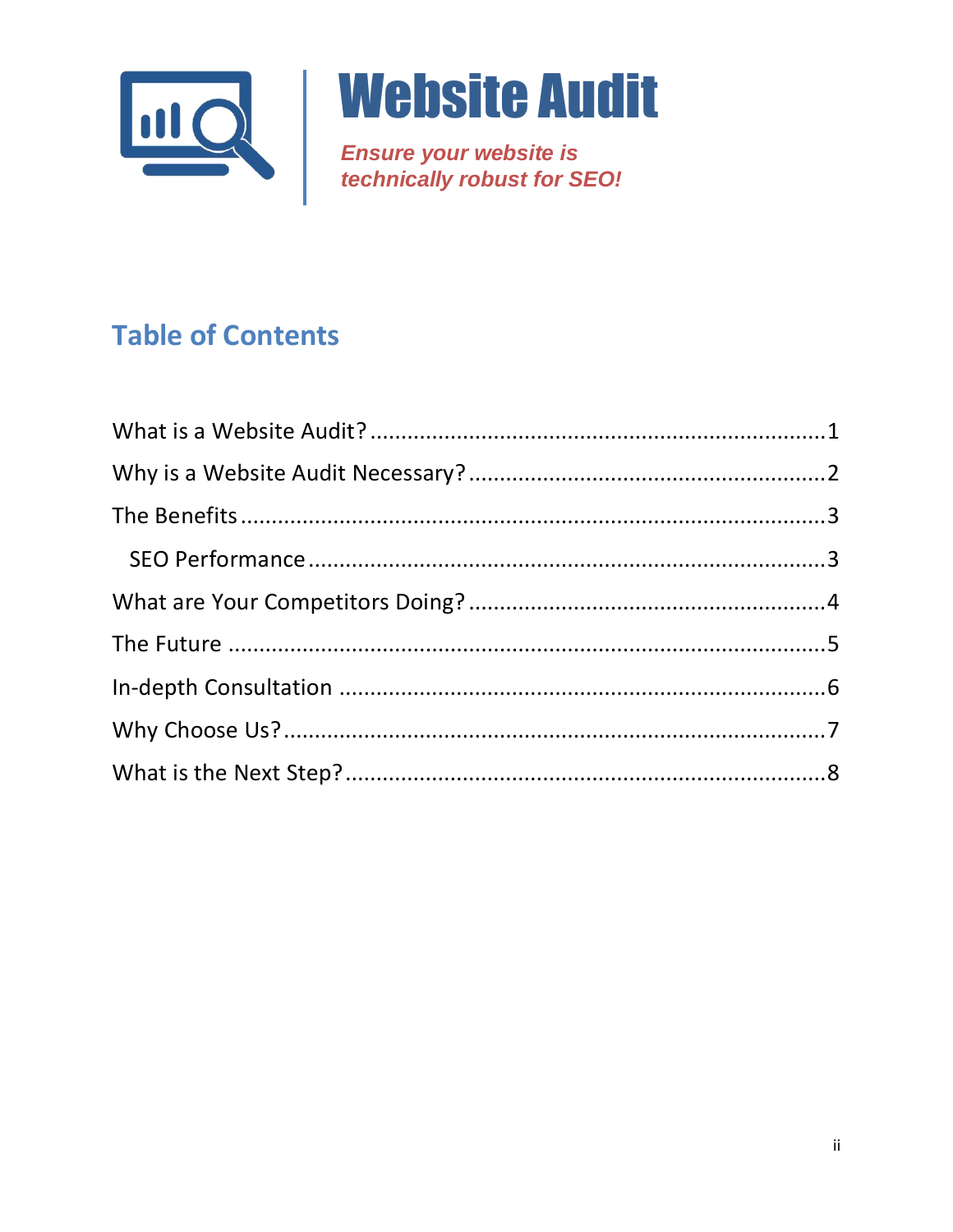

*Ensure that your website is Technically robust for SEO!*

#### <span id="page-2-0"></span>**What is a Website Audit?**

A Website Audit allows you to get a professional health check on your website covering Market Research & Analysis, Web Design Analysis, Search Engine Metrics & Site Analysis, Error Troubleshooting Report, Page Title & Meta Tag Troubleshooting Report, Backlinks Report, and Content Analysis & Optimization Guidelines.

When you want to invest in an online marketing campaign, particularly SEO, it is important to have a deep analysis of your website completed beforehand so we can execute SEO effectively. Running a long-term SEO campaign is a serious investment, and so the fundamentals should be covered right at the very beginning.

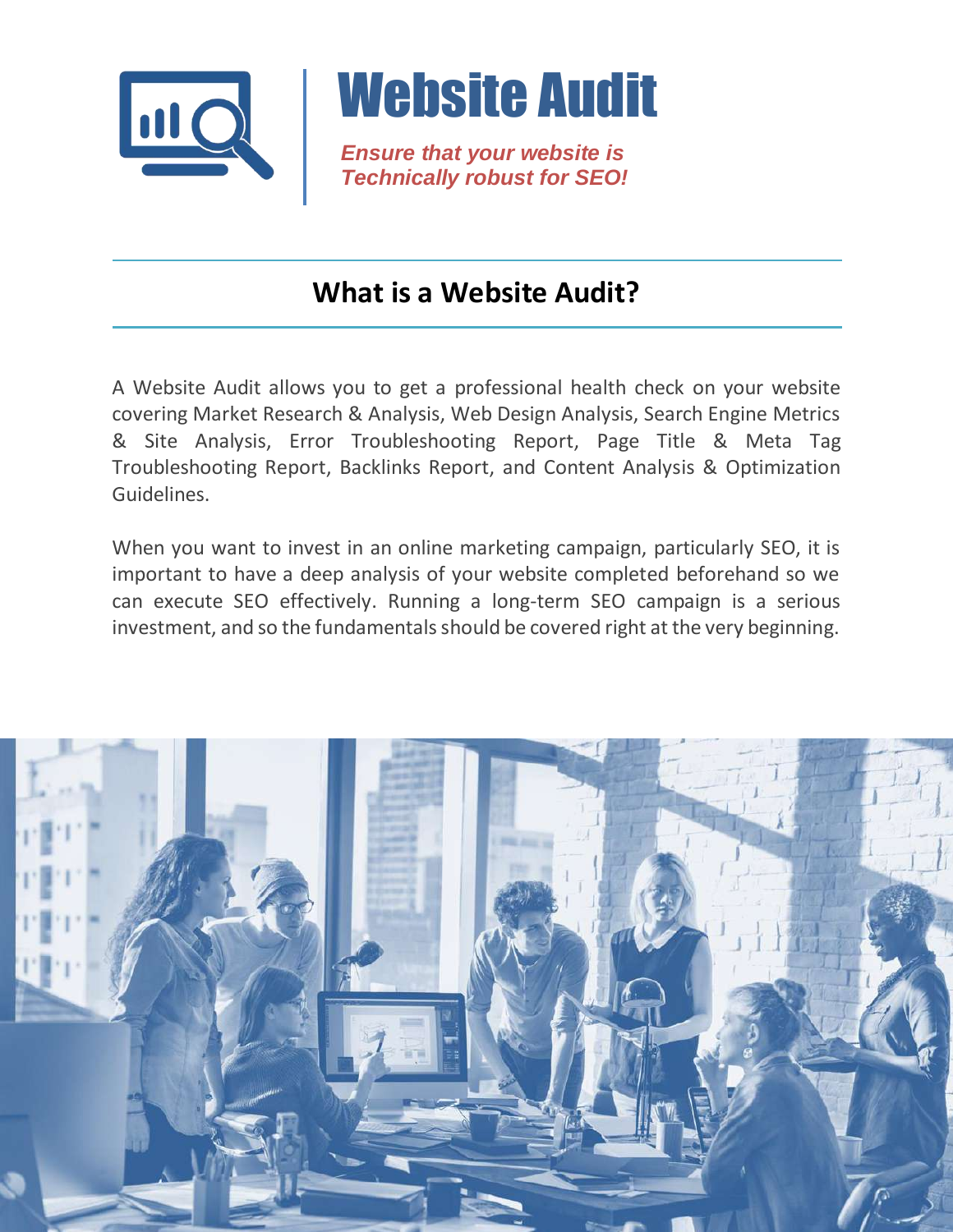<span id="page-3-0"></span>

*Ensure that your website is Technically robust for SEO!*

#### **Why is a Website Audit Necessary?**

A Website Audit gives you the opportunity to discover issues on your site that could severely impact your marketing campaign. We need to determine outstanding and potential issues on your website early on and get them fixed.

Site issues could range from the simplest to the most complex, and could remain unseen by untrained eyes or remain unnoticed by busy business owners.

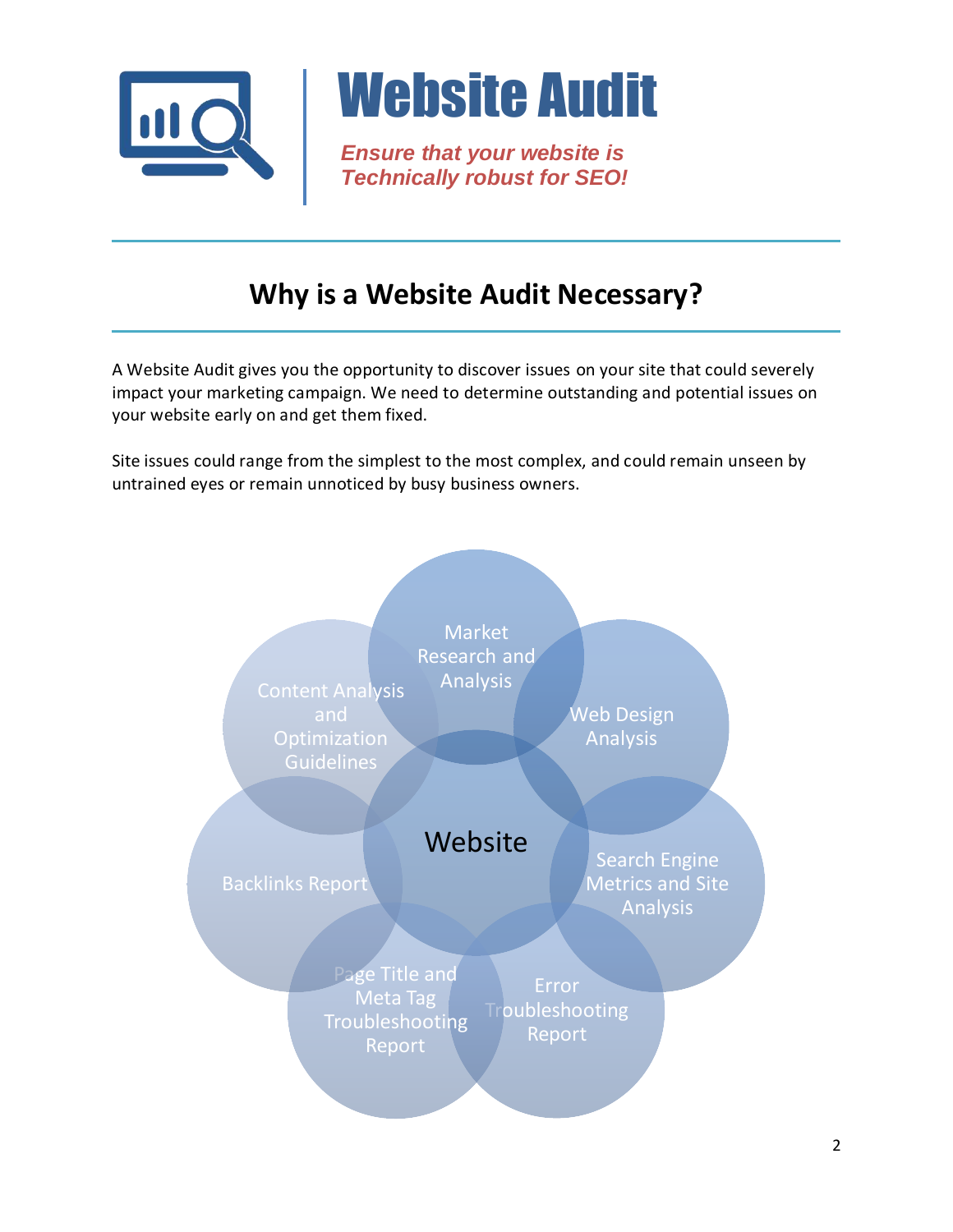

*Ensure that your website is Technically robust for SEO!*

### <span id="page-4-0"></span>**The Benefits**

Our Website Audit will boost your SEO campaign because it covers the most important search engine ranking factors, such as keywords, malware check, navigation and content crawlability, sitemaps, URL structure, broken links, page titles, meta descriptions & tags, backlinks, duplicate content, and much more.

Our Website Audit ensures we never walk blindly into an SEO marketing campaign. This report gives you added security and peace of mind knowing we did our research before jumping into an SEO campaign.



#### <span id="page-4-1"></span>**SEO Performance**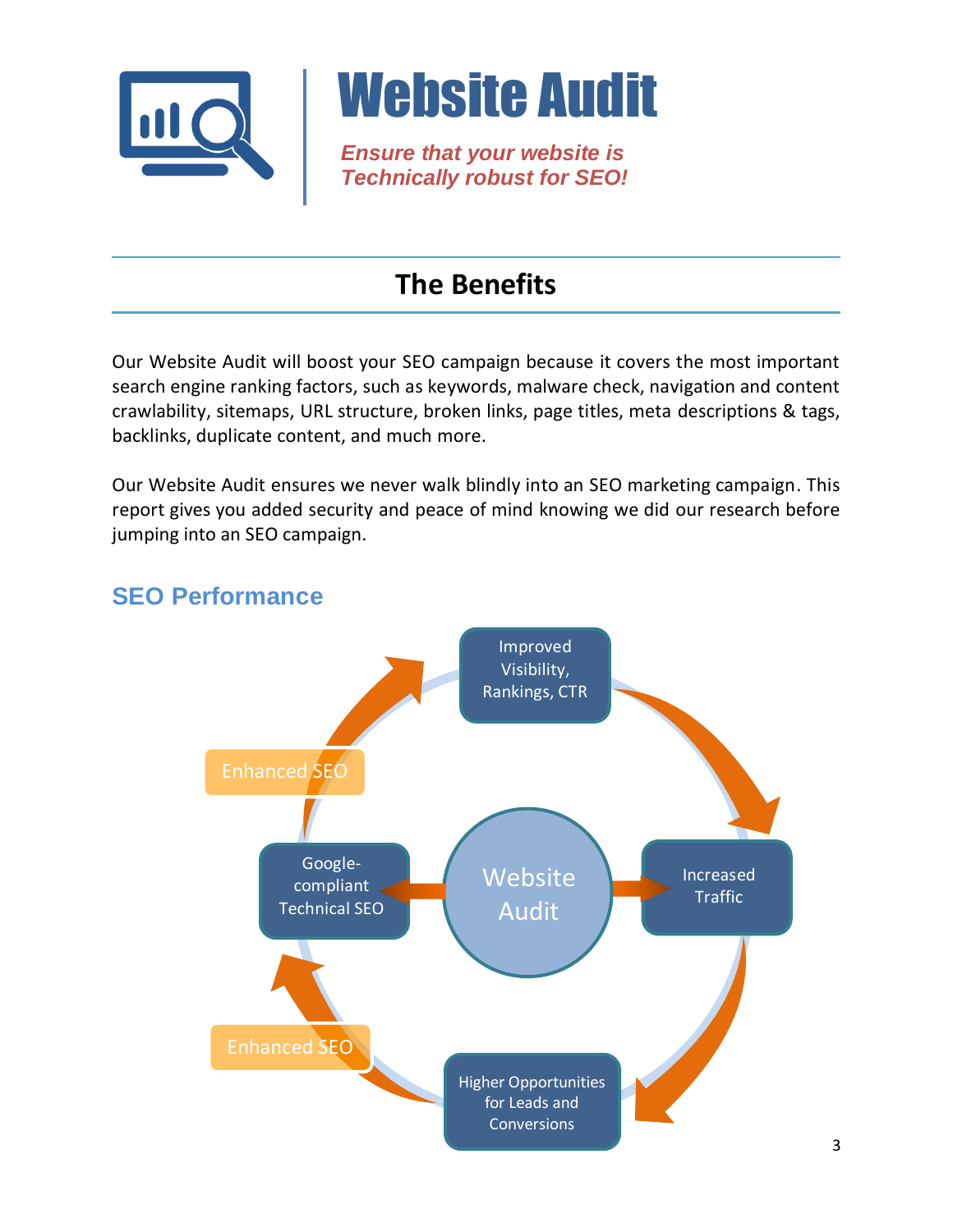

*Ensure that your website is Technically robust for SEO!*

#### <span id="page-5-0"></span>**What are Your Competitors Doing?**

Your astute competitors are having their websites audited regularly. Their potential customers find their web pages on the 1st page of Google, Bing, and Yahoo search results. Those who are not having their sites checked are lost deep in the SERPs – constantly pushed down by competitors.

It is time to level the playing field by getting your Website Audit report now; have our recommendations implemented to ensure SEO alignment with the major search engines. The measures will bring you head-to-head with your competition on search results and will allow you to beat them potentially.

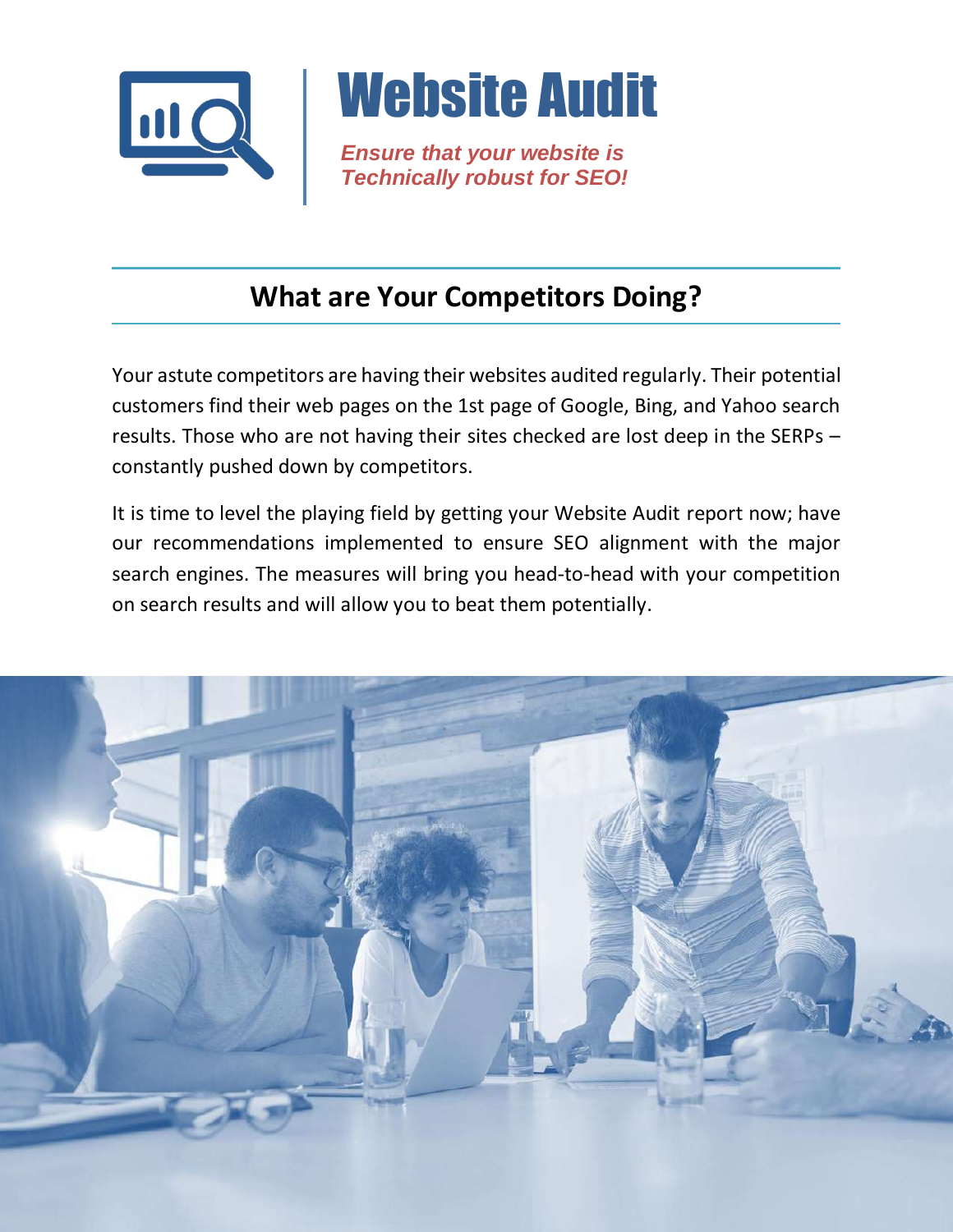

*Ensure that your website is Technically robust for SEO!*

#### <span id="page-6-0"></span>**The Future**

Google has been regularly updating and rolling out new algorithms to continue to provide high-quality search results for their users.

The updates result in some highly performing sites on Google dropping off the rankings if they don't meet the quality criteria introduced in the algorithm updates.

All in all, Google makes algorithm changes 500 to 600 times in a year.

With all these developments, a periodic Website Audit done for your site by professionals comes in handy to help keep your site and SEO in tip-top shape.

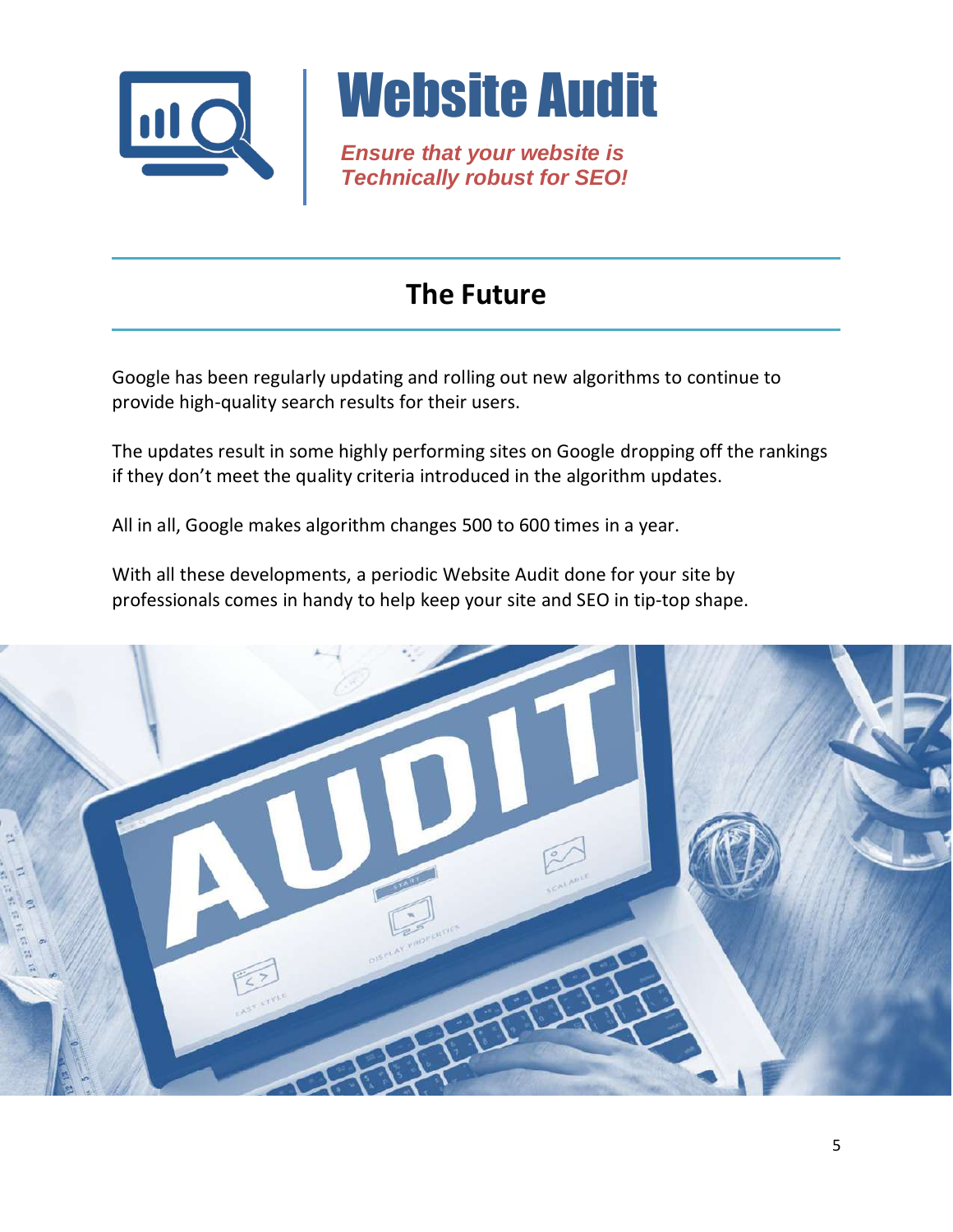

*Ensure that your website is Technically robust for SEO!*

### <span id="page-7-0"></span>**In-depth Consultation**

We believe that understanding our customer's needs, goals, and objectives are crucial to providing a superior Website Audit. And so we take the time to know your business, your target market, and your competitors – and keep these in mind as we perform a Website Audit for you.

We make sure that our recommendations will come out in the right context about your business, products, and services through an in-depth consultation with you.

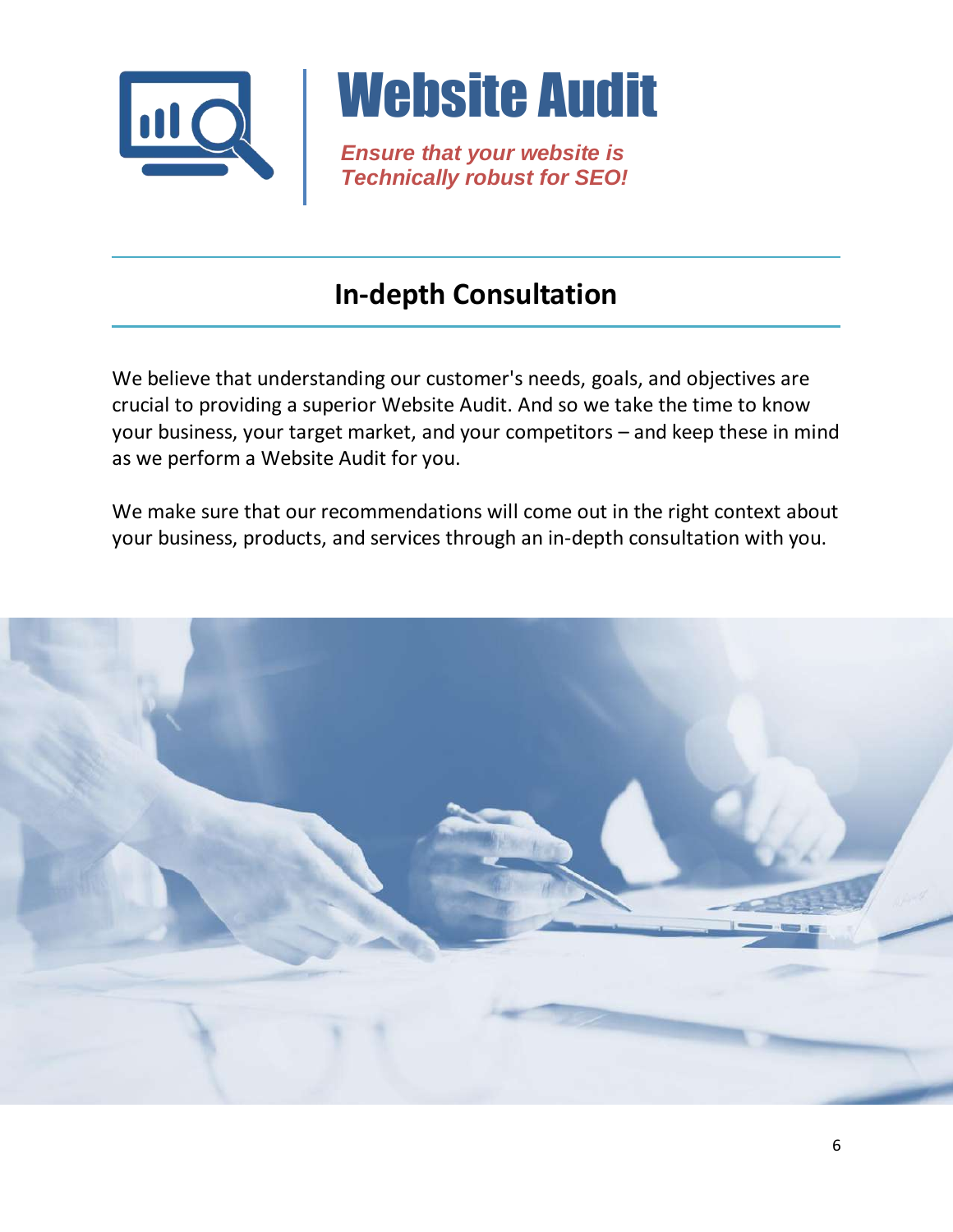

*Ensure that your website is Technically robust for SEO!*

# <span id="page-8-0"></span>**Why Choose Us?**

Choosing us puts you ahead of the curve. Rather than do a Website Audit by yourself, which requires extensive training, you will be better off relying on us with our methodologies and expert analyses developed through our years of experience.

The success of your online marketing and SEO will depend on how strictly you will follow our recommendations.